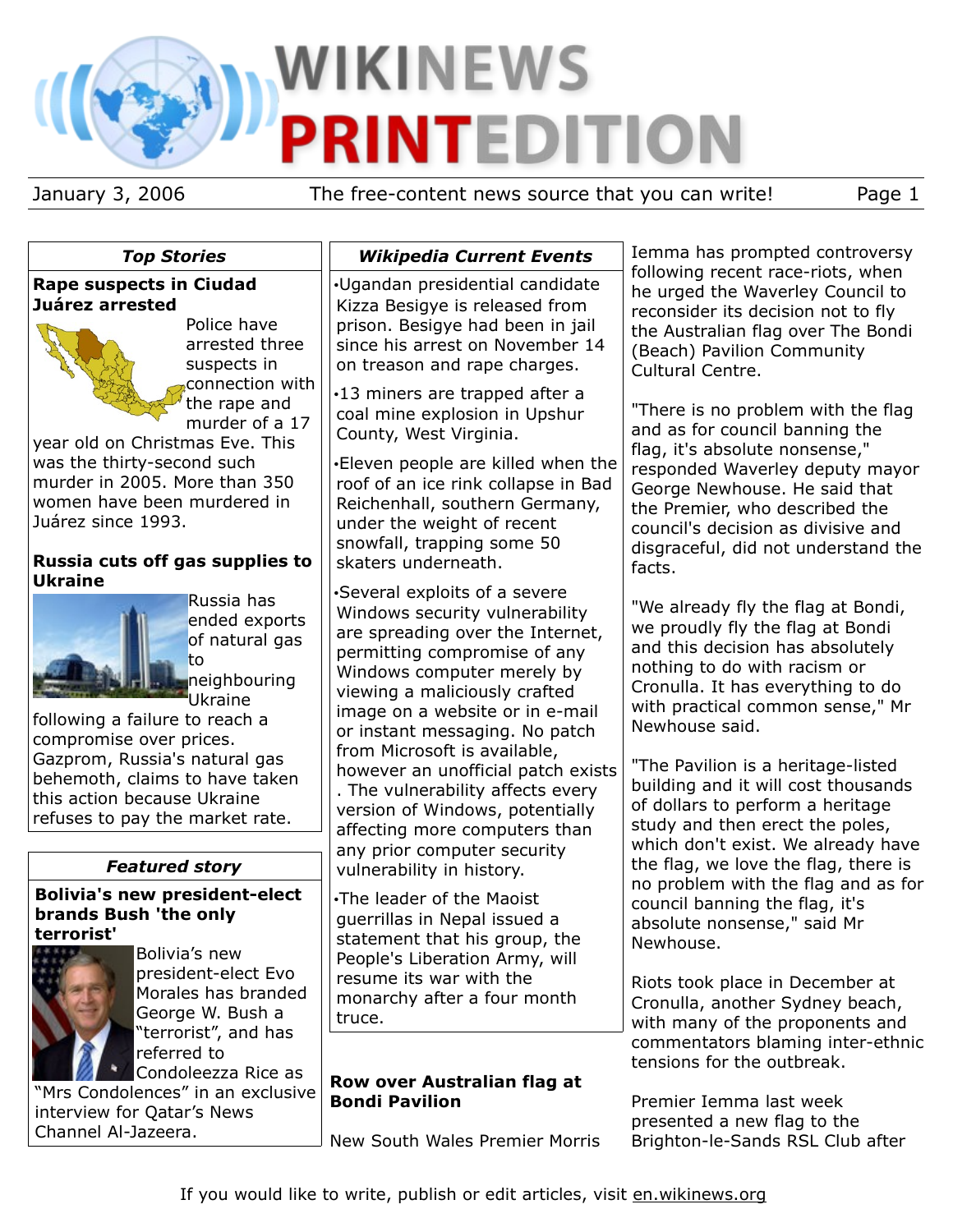its symbol was burnt during the December 11 riots.

Of the Waverly Council decision, Premier Iemma said, "Our flag is a symbol of national unity and the council decision is just ridiculous. They want to reconsider it immediately."

The Council first voted against installing the flag in March 2005 because of a lengthy and expensive permit process. It is the second time in a year the council has rejected the motion. Mayor of Waverley, Mora Main, says there are already number of Australian flags flying in the Bondi Beach area. She said their primary concern was cost - not just \$150 for each flagpole, but more than \$15,000 because of the need to do a heritage study and consult the community.

"It's an iconic heritage building. Anything that's done to the pavilion needs to go through a rigorous heritage process," Cr Main said.

Before imposing the ban, the Council recently rejected an offer from Federal MP Malcolm Turnbull to pay for an Australian and Aboriginal flag.

However, Mayor Mora Main says the Council would now have a rethink.

"I have called on the Premier and Mr Turnbull to meet with me to discuss the appropriateness of putting flags on the pavilion and also how it can be funded," she said. "It's great to hear this discussion about the flags and I look forward to hearing everyone's ideas when we consult with the community."

#### **New South Wales firefighters continue to battle fires, threat eases**

Firefighters in the Australian state of New South Wales continue to battle bushfires across the state.

Rural Fire Service Commissioner Phill Koperberg said that there are still three fires on the Central Coast, while another fire in Junee is moving north and is now spread over 35,000 hectares.

He added that it could take up to four days to contain the fires due to rain and strong winds. A southerly change blew through the state last night, easing temperatures and reducing the fire gradually reform its production threat. No homes are believed to be under direct threat at this time.

It is feared that the weather which helped the fires take hold may return on the weekend.

Fires on the Central Coast fires continue to affect road and rail transport between Sydney and Newcastle.

The Sydney-Newcastle Freeway and the Pacific Highway have been reopened, although there is heavy traffic on the freeway at Brooklyn and Cowan. Drivers have been advised to excercise caution due to thick smoke. Trains travelling between the Central Coast and Newcastle to Sydney are heavily delayed.

Only one person has been killed by the fires, a 65 year old man who suffered a heart attack while helping residents evacuate on the Central Coast.

27 fires are reported to be burning across New South Wales.

## **Colombia signs FTA with Mercosur**

President Alvaro Uribe signed, on December 30, 2005, a law that ratifies a FTA with Mercosur and gives Colombian products preferential access to a market of 230 million people. Colombian entrepreneurs will also be able to import materials and capital goods from Mercosur at lower costs due to reduced tariffs resulting from the agreement.

The agreement's asymmetry clauses favor Colombia because it allows the gradual and progressive reduction of tariffs and likewise gives Colombia the opportunity to system to adapt it to the requirements of future negotiations within the scheme of Mercosur and the South American Community of Nations

This agreement along with previous treaties signed with the Andean Community, Mexico, Chile and the FTA with the United States currently under negotiation, highlight the geographic position of Colombia as a center for investment.

#### **Bolivian President-Elect takes 50% pay cut to aid social program funding**

So more staff can be hired for Bolivia's education, health and social programs, President Elect Evo Morales announced that he and his cabinet will take a 50% pay cut. The 46-year-old leader slashed his future salary of about \$3600 a month to \$1800.

Raising Bolivia from its situation as one of the poorest countries in the world is a primary intention of the president elect. "It's a question of sharing the country's situation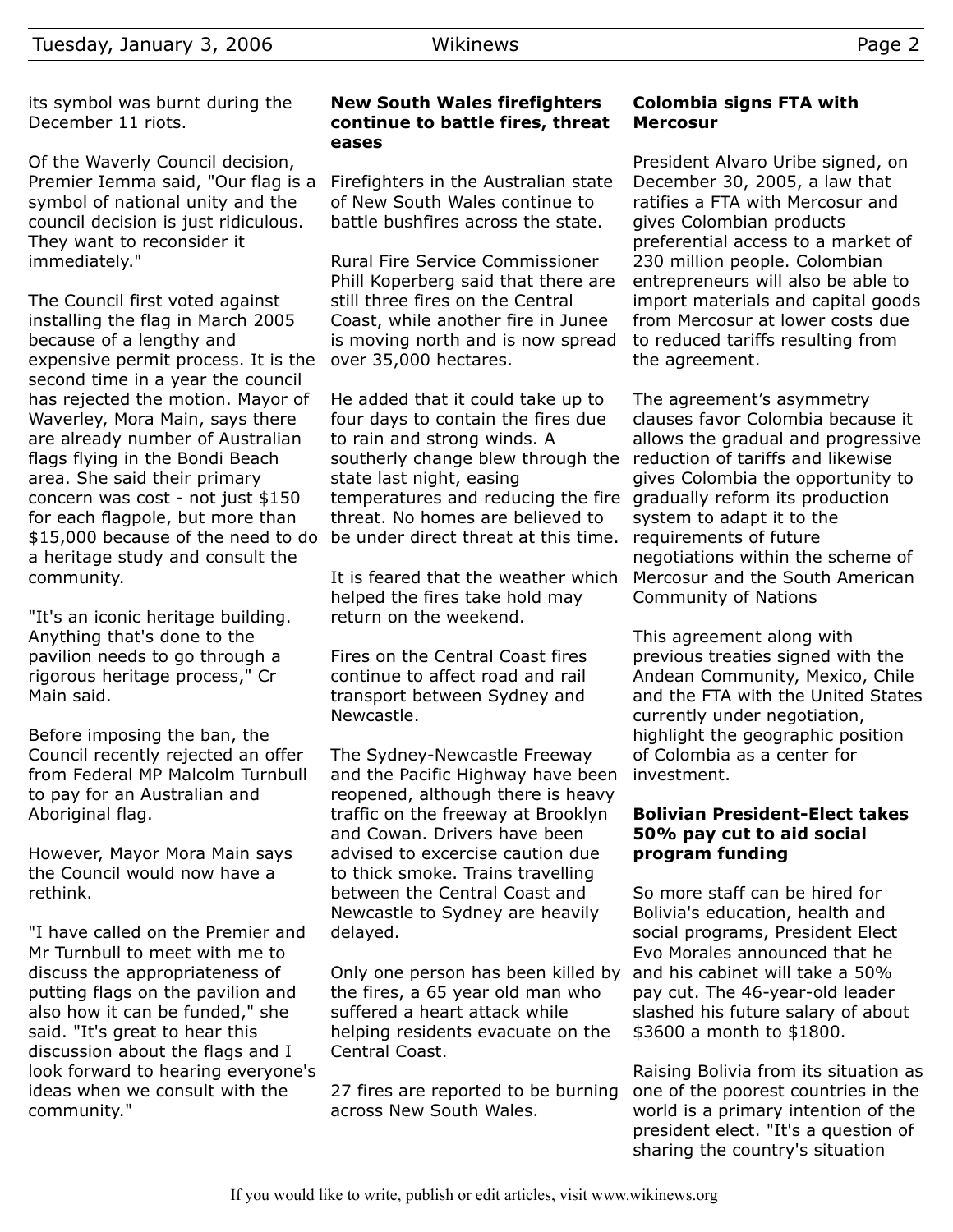among us all." said Morales. "This is a democratic revolution and we will answer the Bolivian people's call."

Cabinet ministers and all 157 members of Morales' party that were elected to Congress will also take a 50% pay cut, Morales said. The salaries of 157 substitute congressmen will be eliminated.

Morales, who is known across the country as "Evo", is Bolivia's first native Indian president. Growing up in poverty has marked his politics. He often says, "For a handful of people there is money, for the others, repression." Evo will soon move from his rented single room of a shared house to Bolivia's presidential palace.

Morales also met with business and civic leaders on Tuesday in a conciliatory meeting. Morales said his government would create a stable legal and economic environment to attract investment and create jobs which was applauded by the Bolivian elite.

"I do not have a professional education, but it is important that we co-operate. You have the professional capacity, I have the social consciousness"

#### **Broadway Market Café occupied against gentrification**



*Broadway market occupation*

For several weeks, a group of local

residents has kept Francesca's Café on 34 Broadway Market, Hackney, East London occupied day and night to prevent its demolition and conversion into luxury flats by property developer Dr Roger Wratten.

The occupation was evicted on 21st December by police and bailiffs, and workmen began a partial demolition, but a new group of supporters re-occupied the building on 26th December and have begun rebuilding it including new walls and a replacement roof.

The café was bought by Dr. Wratten from Hackney Council as part of a number of sales in the street, now surrounded by controversy, and was run by Tony Platia who had worked there for over 30 years. Hundreds of people have attended the café in the past few weeks to show support.

#### **Microsoft Windows metafiles are a vector for computer viruses**

Microsoft Windows metafiles have been discovered to be a vector for computer viruses, as they are treated as image files, but can execute machine code. Windows metafiles often use the extension .wmf files, but they may also execute if their extension is .jpg.

This vulnerability affects any Windows software which displays images, including instant messenger software, email clients, and web browsers. Firefox reduces the vulnerability by asking a user before executing Windows metafiles, but metafiles masquerading as another format will still be executed automatically by the operating system.

Microsoft has not yet issued a

patch for the vulnerability, prompting Ilfak Guilfanov to release an unofficial patch. Microsoft's security advisory recommends unregistering shimgvw.dll to disable handling of Windows MetaFiles. Critics point out that shimgvw.dll could become re-registered by malicious processes or other installations. They also suggest that malicious Windows Metafiles could merely remain "dormant" until shimgvw.dll is re-registered.

The exploit has been used to attack online forums which allow embedding of image files via <img> tags, prompting some gaming forums to disable <img> tags. Any site accepting image media upload, such as avatars, will also be vulnerable if it the site accepts .wmf files, possibly masquerading as another media file format.

The exploit has also been used by an instant messaging worm, which appears to provide a backdoor for later exploitation via an IRC bot.

F-Secure's Mikko said "The WMF vulnerability" probably affects more computers than any other security vulnerability, ever."

#### **PepsiCo buys Poland's Star Foods**

PepsiCo has acqured Poland's Star Foods, a leading maker of snacks, for an undisclosed sum. The deal strengthens its position in Poland in snacks sales such as potato chips. More than half of PepsiCo's total sales is from snacks, less than 20% is from soft drinks.

Star Foods was selling potato chips under the brand Star Chips, and corn snacks under the brand Mr. Snaki. Star Foods was privately held by the Mitzalis family, Advent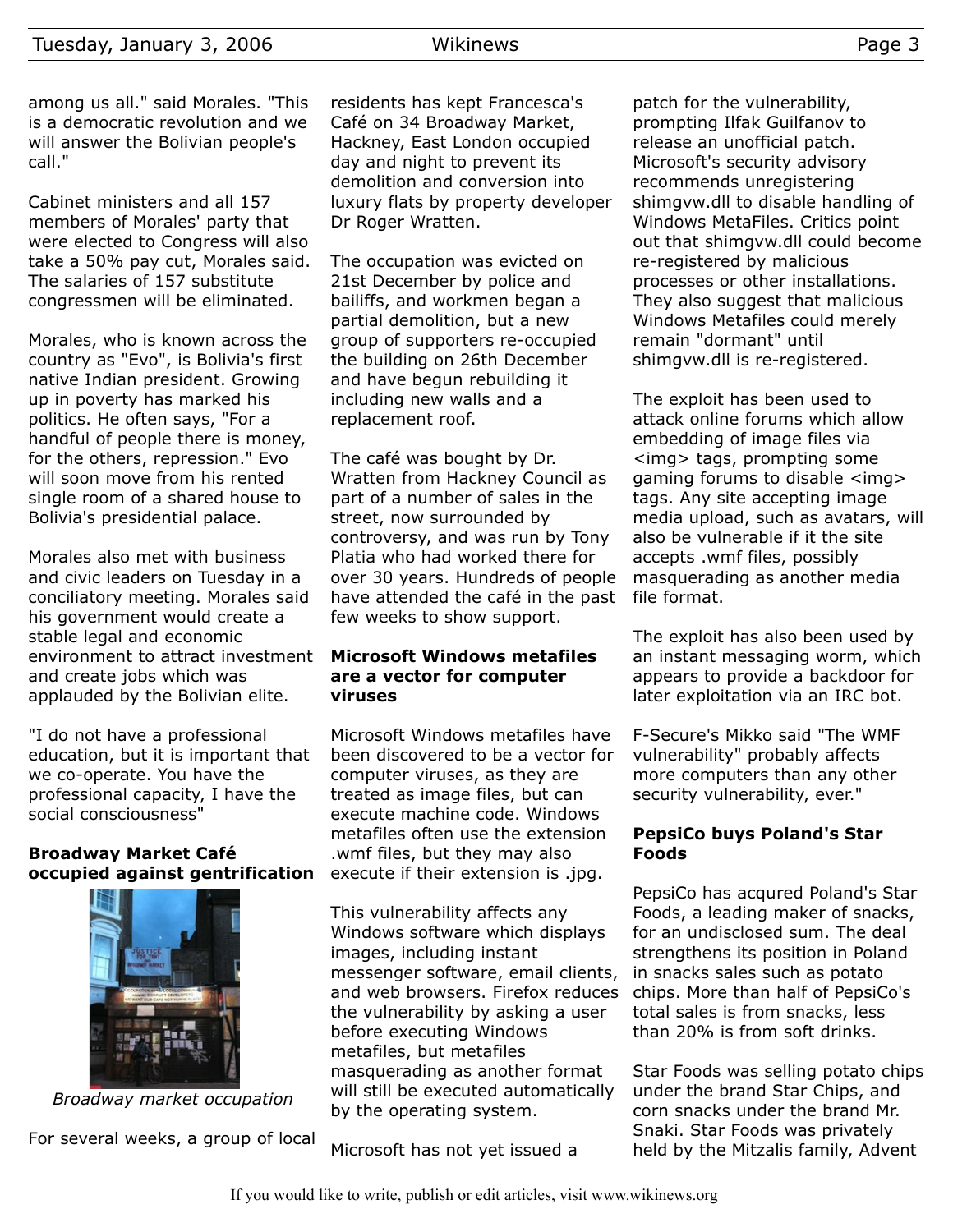International, Copernicus Capital Partners, and Cazolico S.A.

## **Coal miners trapped in West Virginia mine**

Buckhannon, West Virginia --

At approximately 6-6:30 am EST, the Sago coal mine, near Buckhannon, experienced an explosion.

6 miners escaped shortly after the explosion, but at least 12 miners are still trapped in the mine, almost one mile underground, where methane gas is accumulating, making rescue efforts difficult.

Nearby homes have been evacuated due to the high levels of earns the Steelers the final spot methane gas, and fans are being used to help disperse the gas.

At this time it is unclear what has caused this explosion.

The mine is owned by International Coal Group Inc.

## **British MP calls for ban on aspartame**

According to a recent article Roger Williams, a UK Member of Parliament, called for emergency action to ban the artificial sweetener Aspartame, questioning its safety. The MP said that there was "compelling and reliable evidence for this carcinogenic substance to be banned from the UK food and drinks market altogether". Some of the FDA's scientists questioned its safety from the very begining, but many other countries followed the agency's lead in approving the chemical sweetener. The chemical sweetner has allegedly been linked to brain tumors, anxiety attacks and other side effects and there

are calls for possible class action law suits.

New research on common food additives, including the controversial sweetener aspartame and food colourings, suggests they may interact to interfere with the development of the nervous system.

Aspartame is sold under the brand names of Equal, Nutrasweet and Canderel, as well as an ingredient in many "diet" or "lite" products

## **Steelers defeat Lions to advance to NFL playoffs**

The Pittsbugh Steelers defeated the Detroit Lions 35-21 at Heinz Field in Pittsburgh. The victory for an AFC team in the NFL playoffs.

The Steelers, who had a 10-5 record heading into the game, were strong favorites against the Lions, who were 5-10. However the Lions pulled ahead early, with quarterback Joey Harrington throwing scoring passes on two consecutive drives in the first quater to put Detroit up 14-7.

Veteran Steelers running back Jerome Bettis scored the next three touchdowns, matching a career high in what will likely be his last home game. His third touchdown resulted in a standing ovation from the crowd of 63,794.

The Steelers (11-5) go on to play the Bengals (11-5) in Cincinnati next Sunday at 4:00pm in the wildcard round. The Steelers split their season series with the Bengals winning 27-13 on October 23 in Cincinnati, but losing 38-31 at home on December 4.

"We play [the Bengals] twice a

year and we know them," said Steelers running back Hines Ward. "It's not going to be easy, but we're more comfortable with them."

The other AFC wildcard game has the Jacksonville Jaguars (12-4) visiting the New England Patroits (10-6). The winners of the wild card round will face the Indianapolis Colts (14-2) or the Denver Broncos (13-3) in the divisonal round.

## **Rape suspects in Ciudad Juárez arrested**

A 17-year-old girl was raped and murdered in Ciudad Juárez on Christmas Eve, and now 3 have been arrested in the incident. According to spokeswoman Claudia Elena Banuelos of the Chihuahua Attorney General's office, the 3 men were drinking with the victim when one proposed having sex with her. When the victim refused the sex, the attackers raped her, according to the spokeswoman. One of the attackers then allegedly hit her in the head with a blunt object several times, and ran away when he saw she was unconscious. The 3 attackers were identified as Mario Loya Aguirre, Eleazar Pena Navarro and Jorge Armando Sifuentes Martinez.

This was the 32nd murder of a woman in Ciudad Juárez in 2005 — police have reportedly solved 26 of these murders.

More than 350 women have been murdered in Juárez since 1993, according to federal investigators. A report from Amnesty International indicates that as many as 400 women may be missing. At least a third of these killings followed a similar pattern in that young women were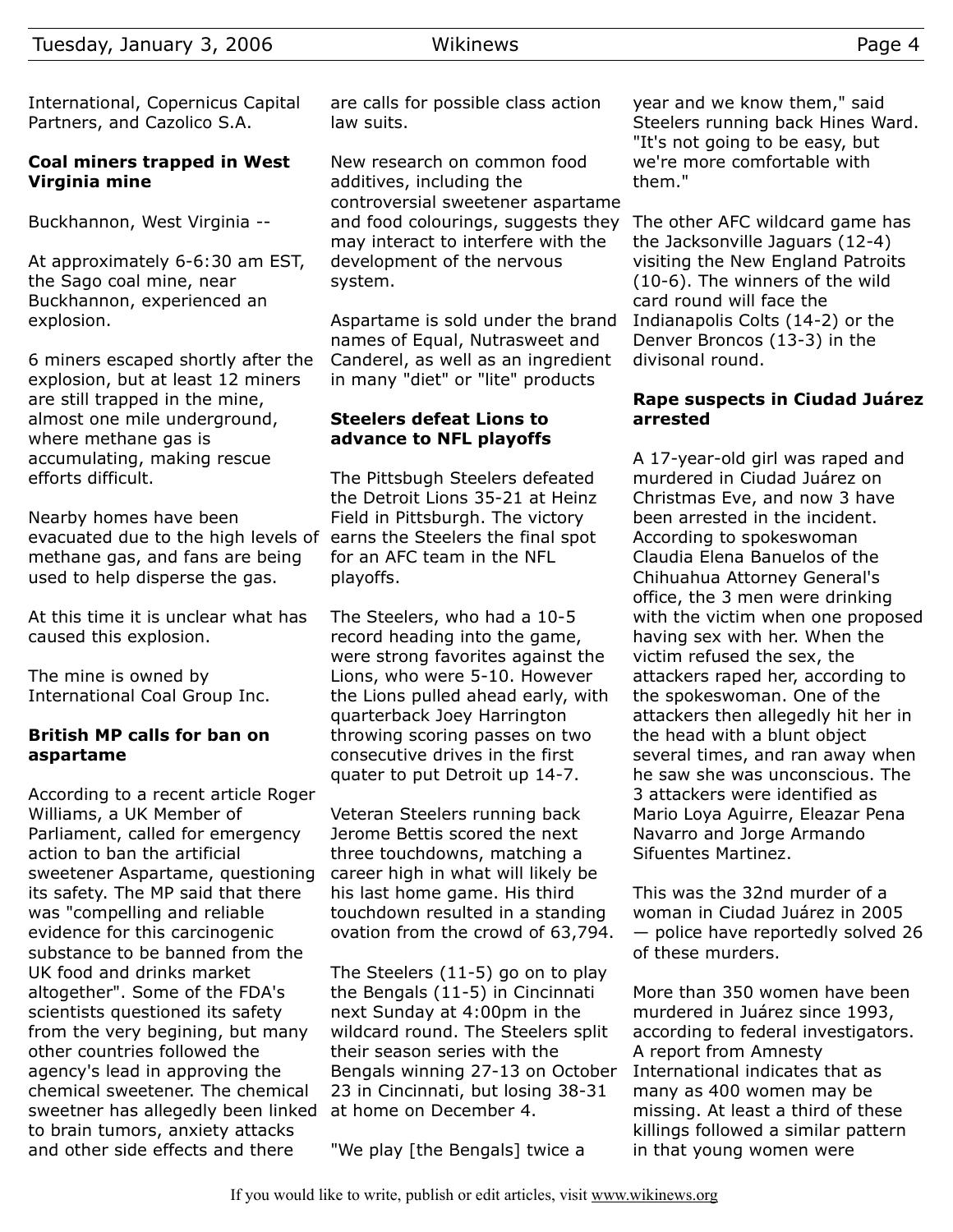## **12 hurt in San Luis de La Balsa tourist bus accident**

In San Luis de La Balsa, Costa Rica a tourist bus carrying foreign tourist flipped over in the highway about 55 miles Northeast of the capital of San Jose. At least a dozen people were injured. One man, Dan McHugh, is a Canadian who is among the people hurt.

McHugh says that the roads were slick which caused the bus to slide into a ditch and roll onto its side. He says that he was only cut by shattered glass while other passengers were pinned under the 39-yard fumble return. bus.

The nationalities of the other passengers is not immediately known, though McHugh said that there were Australians on the bus and the U.S. Embassy confirmed that there were citizens of the United States also.

One woman with serious injuries was air-lifted to a hospital in San Jose while others were taken to local hospitals in nearby towns.

# **Redskins qualify for playoffs with win in Philadelphia**

The Washington Redskins defeated the Philadelphia Eagles 31-20 at Lincoln Financial Field in Philadelphia. With the win, the Redskins advance to the NFL playoffs for the first time in six years.

The Redskins pulled ahead in the first quarter, but the Eagles answered with Mike McMahon throwing two touchdowns to rookie wide receiver Reggie Brown.

Washington evened the score at 17 on the opening drive of the third quarter, thanks to a 54-yard pass to wide receivcer Santana Moss and a 6-yard running play by running back Clinton Portis. David Akers put the Eagles in the lead again with a 35-yard field goal on the next drive.

McMahon then made a crucial mistake, when a bad pass was intercepted by line backer Lemar Mashall at the Philadelphia 22 yard line. Portis ran the ball up the sidelines on the next play for his second touchdown of the game, putting Washington ahead 24-20. Free saftey Sean Taylor clinched the victory for the Redskins with a

Portis ran for a total of 112 yards in the game and set a franchise rushing record of 1,432 yards. This is the fifth win in a row for the Redskins, who finish the regular season with a 10-6 record.

"Looking back to 5-6, we talked at that time that if we lost another game we'd be out," said Washington head coach Joe Gibbs. "Trying to win five straight is a tough deal, but our guys seemed to understand what it would take. We went back to the basics."

The Redskins go on to play the Buccaneers(11-5) in Tampa Bay next Saturday at 4:30pm in the wildcard round. The other NFC wild game has the Carolina Panthers (11-5) visiting the New York Giants (11-5). The winners of the wild card round will face the Seattle Seahawks (13-3) or the Chicago Bears (11-5) in the divisional round.

# **Oklahoma City suburbs on fire**

Wildfires are burning homes in Oklahoma City. Winds in excess of 40 mph have grounded helicopters and tanker planes, the high winds are also driving the fires. Firefighters have ordered an evacuation of several neighborhoods. At least three homes have burned. 200 homes have been evacuated. The area has had only a quarter-inch of rain since October with no relief in sight.

Several fires have sprung up in the region over the past few days. Nearly 30,00 acres of prairie have burned across Texas. Temperatures have ranged into the low 80s.

## **New Zealand's South Island and southern North Island struck by storms**

New Zealand's warm sunny New Year's weather has come to a sudden end as gale force winds and rain assault southern New Zealand.

In parts of the South Island New Year campers have finished their holiday early as winds averaging 120km/h (75 m/h), gusting at times up to 180km/h (112 m/h), have blown in.

Power went out to 1300 homes in the capital city Wellington; flights were grounded at the airport, with incoming flights diverted to Palmerston North airport.

"The North Island will also be affected by the low," says MetService forecaster Michael Short, "with heavy rain around the Tararua Ranges and Mt Taranaki."

The MetService has issued severe weather warnings for most of the South Island and the southern portion of the North Island; bad weather is also forecasted throughout the rest of the country.